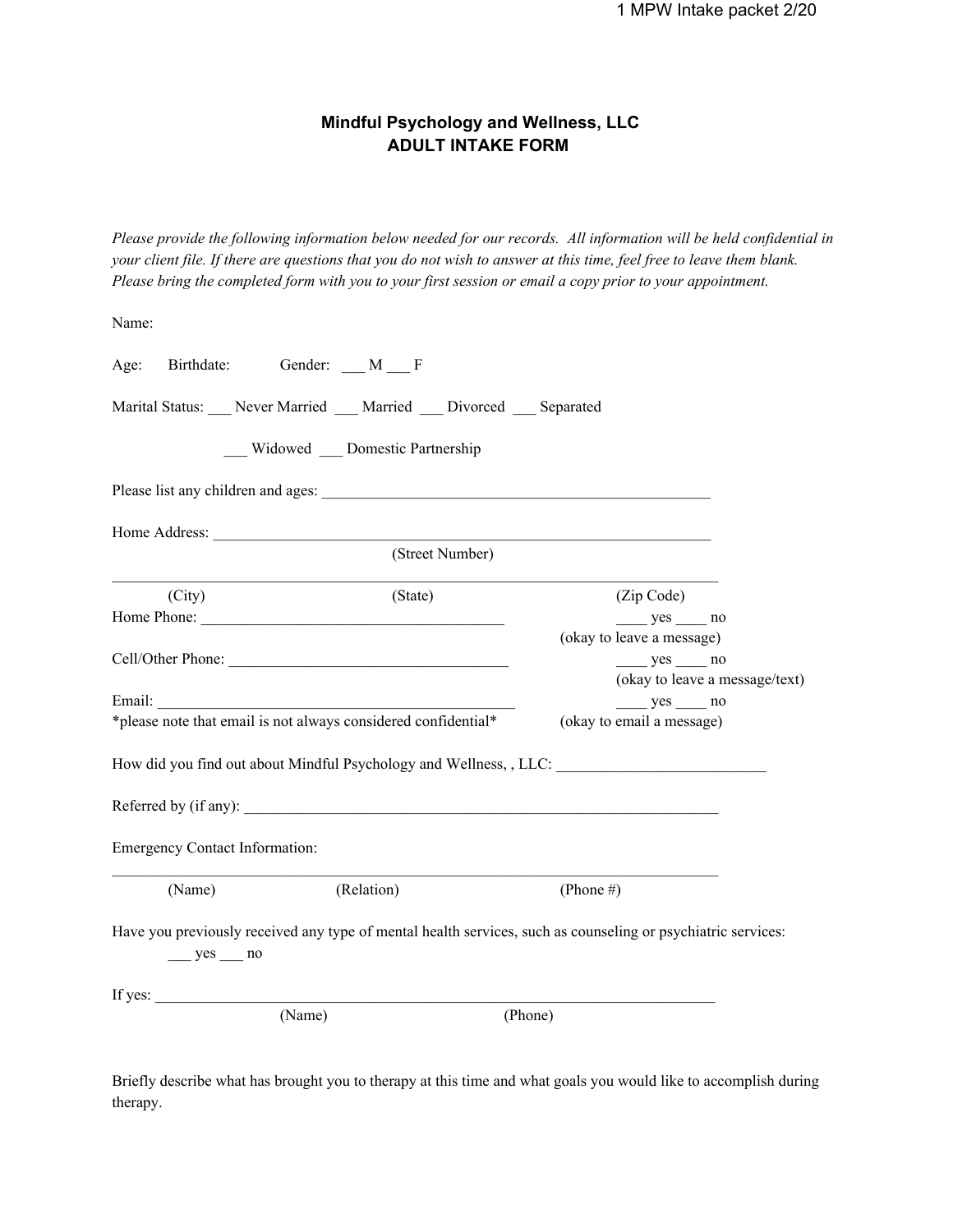Please list current and past prescription psychiatric medication that you are taking or have taken, including dose and frequency:

|      | How would you describe your current physical health (please circle one):                   |                       |      |                                         |
|------|--------------------------------------------------------------------------------------------|-----------------------|------|-----------------------------------------|
|      |                                                                                            |                       |      |                                         |
| Poor | Unsatisfactory                                                                             | Satisfactory          | Good | Excellent                               |
|      |                                                                                            |                       |      |                                         |
|      | Please list any current medical conditions:                                                |                       |      |                                         |
|      |                                                                                            |                       |      |                                         |
|      | Are you having any trouble with your sleeping or eating patterns (if so, please describe): |                       |      |                                         |
|      |                                                                                            |                       |      |                                         |
|      |                                                                                            |                       |      |                                         |
|      |                                                                                            |                       |      |                                         |
|      | Please check from the following list any items that you have experienced recently:         |                       |      |                                         |
|      | Loss of interest in previously enjoyed activities                                          |                       |      | Overwhelming sadness                    |
|      | Crying often                                                                               | Feeling hopeless      |      | Overwhelming anxiety, panic, or worry   |
|      | Frequent physical complaints (headaches, etc)                                              |                       |      | Significant change in weight            |
|      | Trouble falling asleep or staying asleep at night                                          |                       |      | Racing or disorganized thought patterns |
|      | Thoughts of suicide                                                                        | Irritability or anger |      | Mood shifts                             |

Self Mutilation **Self Mutilation** Overindulgence in alcohol, recreational drugs, or sexual activity

Do you have any history of trauma?

#### **Family History**

Please list any medical (both physical and mental health) conditions that exist within your family, as well as the family member with the condition:

 $\mathcal{L}_\mathcal{L} = \{ \mathcal{L}_\mathcal{L} = \{ \mathcal{L}_\mathcal{L} = \{ \mathcal{L}_\mathcal{L} = \{ \mathcal{L}_\mathcal{L} = \{ \mathcal{L}_\mathcal{L} = \{ \mathcal{L}_\mathcal{L} = \{ \mathcal{L}_\mathcal{L} = \{ \mathcal{L}_\mathcal{L} = \{ \mathcal{L}_\mathcal{L} = \{ \mathcal{L}_\mathcal{L} = \{ \mathcal{L}_\mathcal{L} = \{ \mathcal{L}_\mathcal{L} = \{ \mathcal{L}_\mathcal{L} = \{ \mathcal{L}_\mathcal{$  $\mathcal{L}_\mathcal{L} = \{ \mathcal{L}_\mathcal{L} = \{ \mathcal{L}_\mathcal{L} = \{ \mathcal{L}_\mathcal{L} = \{ \mathcal{L}_\mathcal{L} = \{ \mathcal{L}_\mathcal{L} = \{ \mathcal{L}_\mathcal{L} = \{ \mathcal{L}_\mathcal{L} = \{ \mathcal{L}_\mathcal{L} = \{ \mathcal{L}_\mathcal{L} = \{ \mathcal{L}_\mathcal{L} = \{ \mathcal{L}_\mathcal{L} = \{ \mathcal{L}_\mathcal{L} = \{ \mathcal{L}_\mathcal{L} = \{ \mathcal{L}_\mathcal{$ 

 $\mathcal{L}_\mathcal{L} = \{ \mathcal{L}_\mathcal{L} = \{ \mathcal{L}_\mathcal{L} = \{ \mathcal{L}_\mathcal{L} = \{ \mathcal{L}_\mathcal{L} = \{ \mathcal{L}_\mathcal{L} = \{ \mathcal{L}_\mathcal{L} = \{ \mathcal{L}_\mathcal{L} = \{ \mathcal{L}_\mathcal{L} = \{ \mathcal{L}_\mathcal{L} = \{ \mathcal{L}_\mathcal{L} = \{ \mathcal{L}_\mathcal{L} = \{ \mathcal{L}_\mathcal{L} = \{ \mathcal{L}_\mathcal{L} = \{ \mathcal{L}_\mathcal{$ 

 $\mathcal{L}_\mathcal{L} = \{ \mathcal{L}_\mathcal{L} = \{ \mathcal{L}_\mathcal{L} = \{ \mathcal{L}_\mathcal{L} = \{ \mathcal{L}_\mathcal{L} = \{ \mathcal{L}_\mathcal{L} = \{ \mathcal{L}_\mathcal{L} = \{ \mathcal{L}_\mathcal{L} = \{ \mathcal{L}_\mathcal{L} = \{ \mathcal{L}_\mathcal{L} = \{ \mathcal{L}_\mathcal{L} = \{ \mathcal{L}_\mathcal{L} = \{ \mathcal{L}_\mathcal{L} = \{ \mathcal{L}_\mathcal{L} = \{ \mathcal{L}_\mathcal{$ 

Is there a history of drug/alcohol abuse and addiction in your family? If so, please describe:

Is there any history of suicide in your family? If so, please  $list:$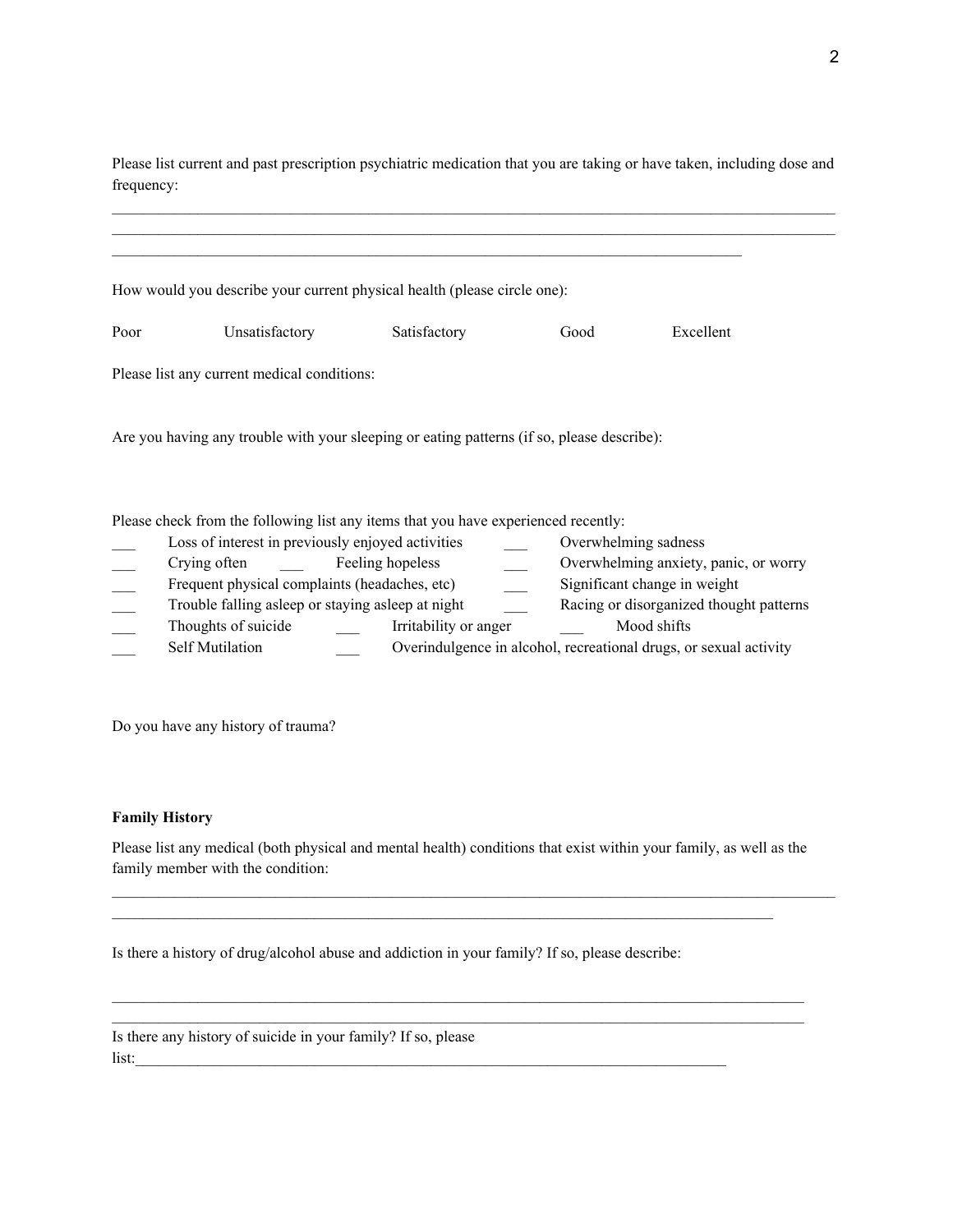Do you have any siblings? If so, please list with ages:

Who do you turn to for support in your family?

| <b>Occupational and Social</b><br>Are you currently employed?<br>$yes$ no                     |  |
|-----------------------------------------------------------------------------------------------|--|
|                                                                                               |  |
| Do you enjoy your current profession? _______ yes _____ no                                    |  |
|                                                                                               |  |
| Please list any current legal troubles at this time, if any:                                  |  |
|                                                                                               |  |
| What kind of activities or coping strategies do you use when you are stressed or overwhelmed? |  |
|                                                                                               |  |
| What do you view to be your strengths as a person?                                            |  |
|                                                                                               |  |
|                                                                                               |  |

 $\mathcal{L}_\text{max}$  and  $\mathcal{L}_\text{max}$  and  $\mathcal{L}_\text{max}$  and  $\mathcal{L}_\text{max}$  and  $\mathcal{L}_\text{max}$  and  $\mathcal{L}_\text{max}$ 

 $\mathcal{L}_\text{max}$  and  $\mathcal{L}_\text{max}$  and  $\mathcal{L}_\text{max}$  and  $\mathcal{L}_\text{max}$  and  $\mathcal{L}_\text{max}$  and  $\mathcal{L}_\text{max}$ 

What role does your faith/religion play in your life?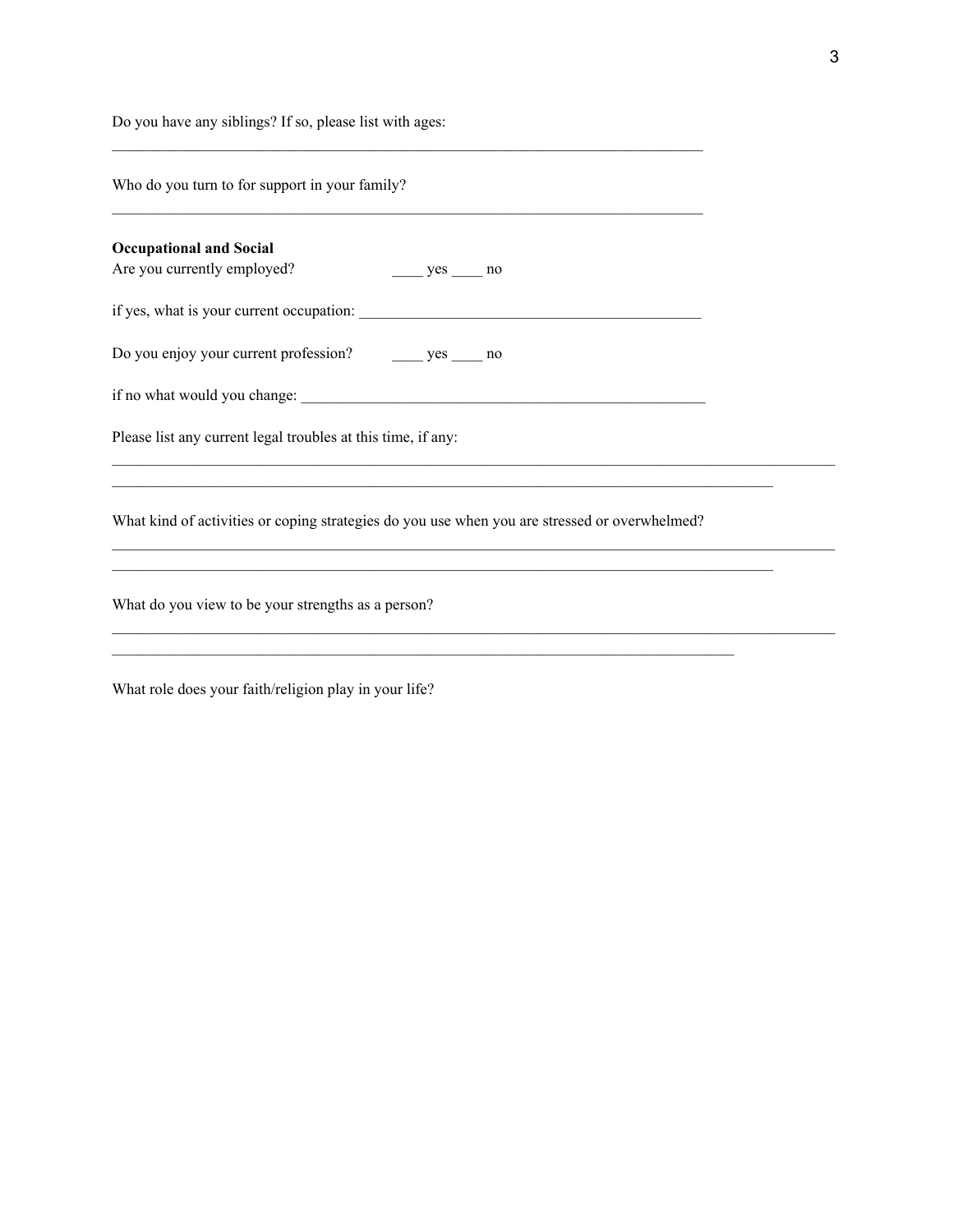#### **MINDFUL PSYCHOLOGY AND WELLNESS, LLC Authorization for Treatment and/or Counseling and Notification of Client Rights**

I understand that my (my child's) admission to Mindful Psychology and Wellness, LLC, is on a voluntary basis, and I understand and accept the consequences of treatment as explained to me. I have read and understand my rights as listed below, along with the accompanying orientation:

I (my child) have the right to be served without discrimination as to age, sex, race, creed, color or national origin.

I (my child) have the right to have the nature of treatment and any specific risks involved carefully explained to me.

I (my child) have the right to participate in the plans for treatment, goals at intake and throughout treatment.

I (my child) have the right to confidentiality. Except as required by law, no information, written or verbal, concerning me (my child) shall be released or requested without a dated, signed, and witnessed statement made by me authorizing the clinic to do so. The statement of authorization shall indicate by name whom, what specific information, and for what purpose this information will be transmitted. I have the right to be notified if services requested cannot be provided. Each request for services shall be acknowledged by the clinic, and if services cannot be provided I will be notified what other resources might be available. I can be discharged if services cannot be provided for my condition, if I am not cooperative in the treatment, or if my behaviors are disruptive to the therapy or to the clinic, or for non-payment of fees.

I have the right to communicate freely with my attorney and/or private physician and have information about my treatment made available to them upon my written request/authorization.

No medication may be administered except upon the order of a physician.

I (my child) have the right to an individualized treatment plan and periodic review to determine progress. I have the right to ethical treatment by my therapist according to the ethical standards and ethical codes of his/her profession.

I am responsible for all payment of fees incurred and to inform the therapist of all that is essential for the therapist to perform services and work with me.

Expectations are that clients will come in for their scheduled appointments, talk about and actively attempt with the therapist to reduce their problems.

No seclusion or restraint is used. There is no smoking in the building. No illicit or licit drugs may be brought into the program unless prescribed by a physician or are OTC medications. No weapons may be brought into the premises unless by law enforcement who are required to do this.

When a child of divorced parents is involved in therapy, both parents have access to the child's record, regardless of custody, unless a particular parents rights have been revoked. Likewise, the parents (NOT the therapist) of a child in therapy will assume responsibility of communicating information to each other about therapy appointment days/times, transportation to appointments, etc. Generally speaking, the therapist preference is to obtain both custodial parent's consent for treatment in a divorce situation, rather than entering into a situation where one parent opposes his/her child's participation in treatment.

Therapists may decline taking on the role of therapist for a minor without consent of both parents. In emergencies, please contact your family physician, call 911 or go to the nearest emergency room. In Oakland County, Common Ground Crisis Center offers a 24 hour crisis phone line: 1-800-231-1127. You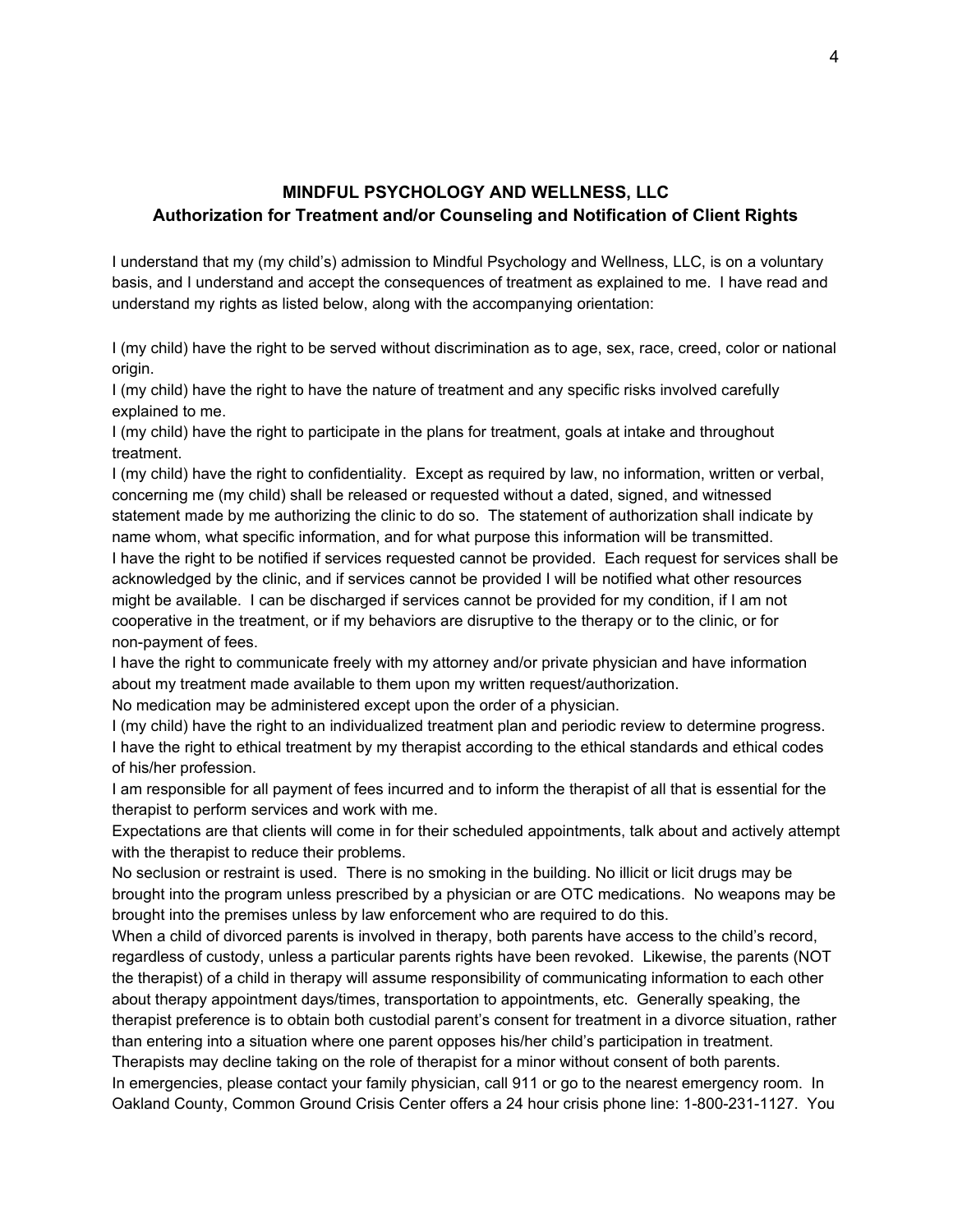should also leave a message on our voicemail at (248) 716-9025 and we will do our best to return your call as soon as possible. However, you should not wait for us to return your phone call. As a private practice, we are unable to provide emergency crisis intervention.

The laws and standards of our profession require that we keep Protected Health Information (PHI) about you in your Clinical Record. You may examine and/or receive a copy of your Clinical Record, if you request it in writing. Because these are professional records, they can be misinterpreted and/or upsetting to untrained readers. For this reason, we recommend that you initially review them in your therapist's presence, or have them forwarded to another mental health professional so you can discuss the contents. Patients under 18 years of age who are not emancipated and their parents should be aware that the law may allow parents to examine their child's treatment records. It is usually the policy at Mindful Psychology and Wellness, LLC to request an agreement from any patient between 14 and 18 and his/her parents allowing the therapist to share general information with parents about the progress of treatment and the child's attendance at scheduled sessions. Since children and teens benefit from an expectation of some privacy, we try to limit details of content that is shared in therapy sessions, but we will share progress in treatment, as well as notify parents of any risks of harm. We include parents in treatment for the benefit of the child.

At Mindful Psychology and Wellness, we attempt (when clinically indicated) to coordinate care between our staff and other health care providers, such as your Primary Care Physician. When we communicate with other healthcare providers, we communicate basic information, such as diagnosis, medications, or treatment recommendations. This communication is only done with your written consent.

| Print name:              |
|--------------------------|
| Signed:                  |
|                          |
| Relationship to Patient: |

Witness (person coordinating services)

| Date: |  |  |  |
|-------|--|--|--|
|       |  |  |  |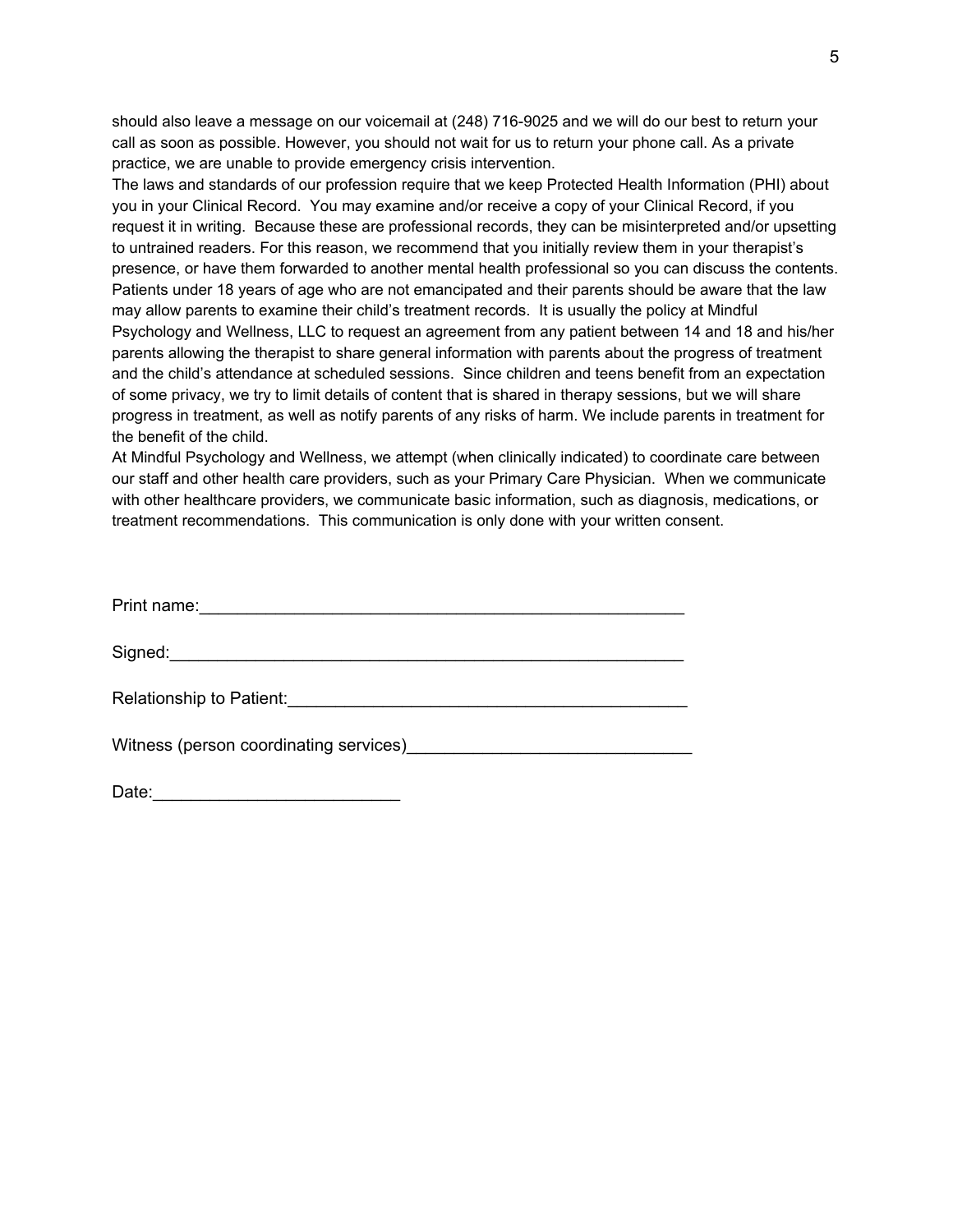# **Mindful Psychology and Wellness, LLC BEHAVIORAL HEALTH CARE AND PRIMARY CARE PHYSICIAN COORDINATION OF CARE FORM**

| <b>Patient Name</b><br>the control of the control of the control of the control of the control of | DOB:       |
|---------------------------------------------------------------------------------------------------|------------|
| <b>Primary Care Physician_</b>                                                                    |            |
| <b>Address for PCP</b>                                                                            |            |
| <b>Phone number</b>                                                                               | Fax number |

**I, the above named patient, authorize Mindful Psychology and Wellness, LLC, and my PCP to exchange information regarding my mental health treatment and medical treatment for coordination of care purposes, including information relating to diagnosis, testing, or treatment. I understand that I may revoke this authorization at any time by written notice.**

**\_\_\_\_\_\_\_\_\_\_\_\_\_\_\_\_\_\_\_\_\_\_\_\_\_\_\_\_\_\_\_\_\_\_\_\_\_\_\_\_\_\_\_\_\_\_\_\_\_\_\_\_\_\_\_\_\_\_\_\_\_\_\_\_\_\_\_\_\_\_\_\_\_\_\_\_**

**Please select one: \_\_\_\_\_\_\_\_\_ I authorize communication with my PCP \_\_\_\_\_\_\_\_\_ I do not authorize communication with my PCP**

**Signature of Patient Date**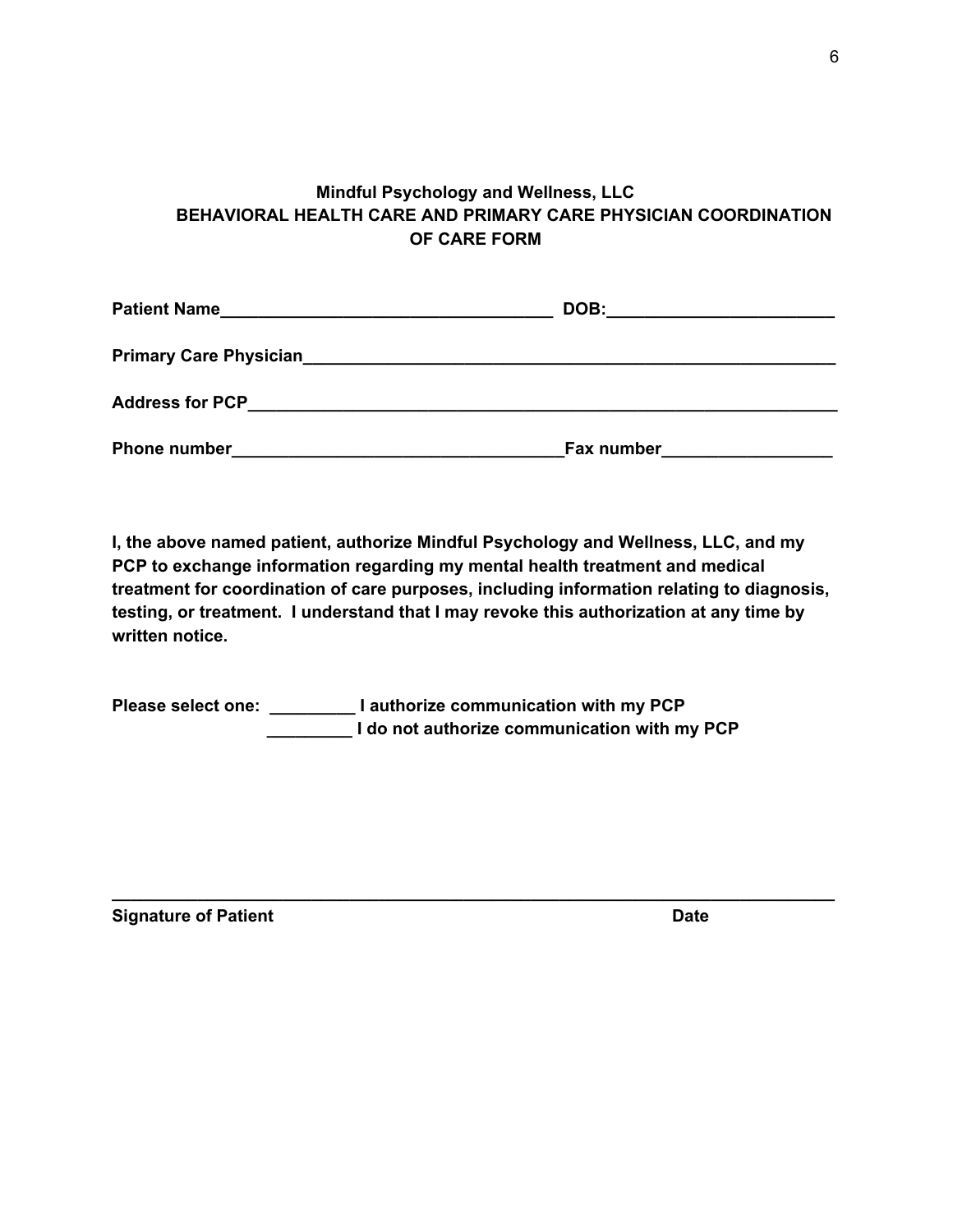### **Mindful Psychology and Wellness, LLC Fee Schedule/Cancellation Policy/Consent to Bill Insurance**

I understand that the current fee schedule at Mindful Psychology and Wellness, LLC is as follows:

Initial Evaluation \$250 Individual Full Session \$200.00 (extended) Individual Session 150.00 Family/Conjoint Session \$200.00

Mindful Psychology and Wellness, LLC, participates with Blue Cross and Blue Shield and other insurances. Fees will be adjusted according to our contractual arrangements. The above fee schedule applies for private pay and when the direct pay insurance benefits are exhausted. I understand and agree, that regardless of my insurance status, I am ultimately responsible for the balance of my account for all professional services rendered. Mindful Psychology and Wellness, LLC, may check on insurance to verify my benefits. However, it is my responsibility to understand how my co-pays, co-insurance, and deductible information applies to my cost, and to verify what services are covered or not covered. I will also let Mindful Psychology and Wellness, LLC know if there are any changes to my insurance coverage. **Copayments are due on the day of services rendered.** I understand that should I not provide my therapist with a minimum of 24 hour notice for not attending a session, I will be charged for that session. This charge is not covered by insurance benefits and is due prior to or at the next scheduled appointment. The cancellation policy is as follows: My therapist will charge for missed or late cancellations unless the appointment is rescheduled within the week of the missed session, if there is an opening in his/her schedule.

I give my consent to allow Mindful Psychology and Wellness, LLC to communicate with my insurance carrier any information necessary to process my mental health claim.

Accounts running a balance will be addressed promptly. Prompt payment of account balances is expected. In the event that a balance is not paid, the matter may be turned over to a collection agency.

 $\overline{\phantom{a}}$  , and the contract of the contract of the contract of the contract of the contract of the contract of the contract of the contract of the contract of the contract of the contract of the contract of the contrac

 $\overline{\phantom{a}}$  , and the contract of the contract of the contract of the contract of the contract of the contract of the contract of the contract of the contract of the contract of the contract of the contract of the contrac

 $\overline{\phantom{a}}$  , and the contract of the contract of the contract of the contract of the contract of the contract of the contract of the contract of the contract of the contract of the contract of the contract of the contrac

Date **Date Patient Signature** 

Date **Date** Parent/Guardian Signature (if minor)

Date **Date** Witness Signature

Other fee arrangement: example of the state of the state of the state of the state of the state of the state of the state of the state of the state of the state of the state of the state of the state of the state of the st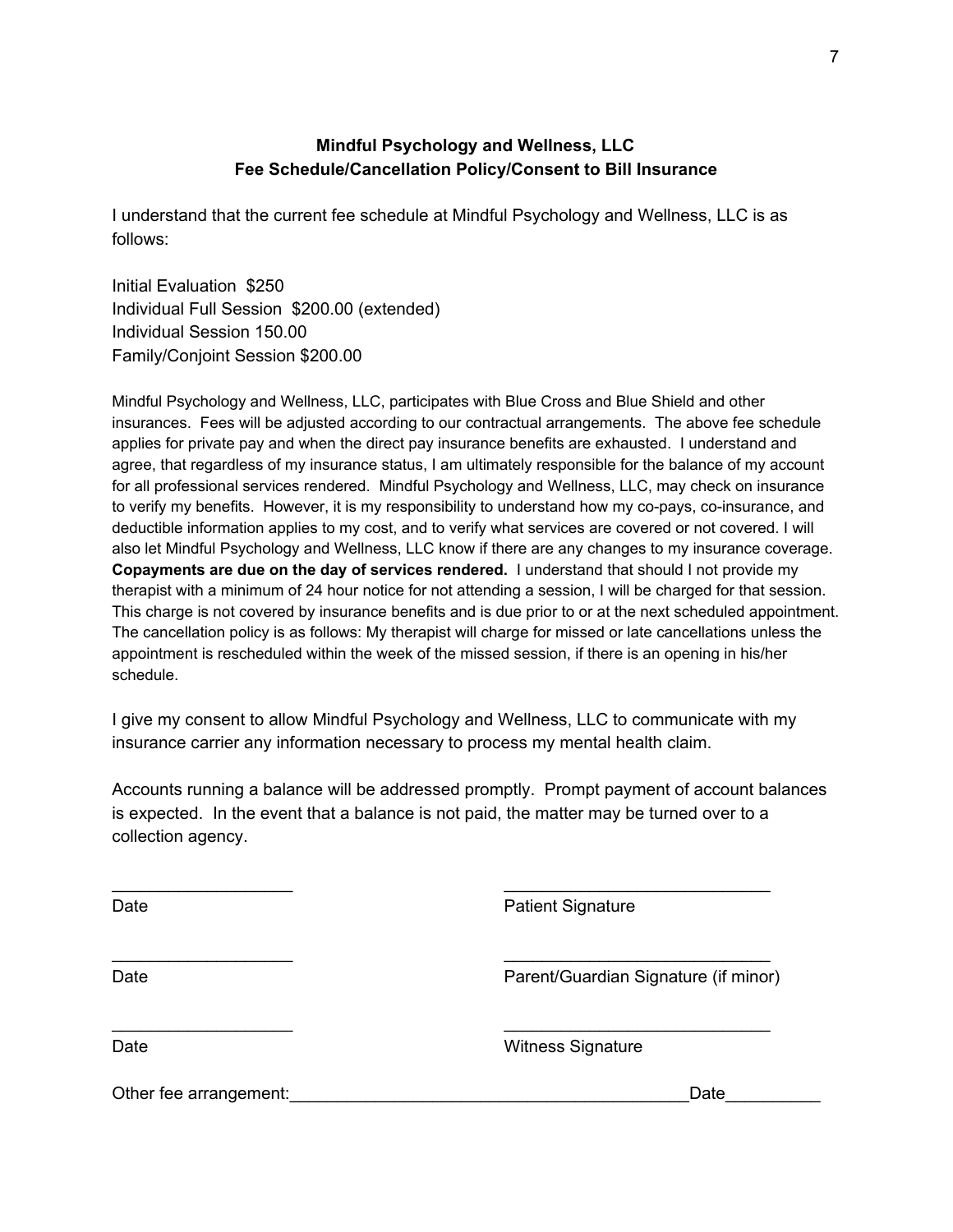# *Mindful Psychology and Wellness, LLC*

# **Acknowledgement of Receipt of Notice of Privacy Practices and Authorization to Contact by Telephone/Verbally in the Event of Breach of PHI**

By my signature below, I, the state of the state of the state of the state of the state of the state of the state of the state of the state of the state of the state of the state of the state of the state of the state of t that I have read a copy of the Notice of Privacy Practices for Mindful Psychology and Wellness, and upon my request I have received a copy of this notice. A copy of the Privacy Practices is available on the Mindful Psychology and Wellness website ([www.mindfulpw.com](http://www.mindfulpw.com/)).

Additionally, I authorize Mindful Psychology and Wellness, LLC to provide notice to me by telephone or verbally in the event of a breach of my protected health information (PHI) by Mindful Psychology and Wellness, LLC. Such conversation shall be documented by Mindful Psychology and Wellness.

Pursuant to the Health Insurance and Portability and Accountability Act of 1996 (HIPAA) Final Rule modifying the HIPAA Privacy, Security, Enforcement, and Breach Notification Rules, the verbal or telephonic notice provided to me pursuant to this authorization shall not simply be for the administrative convenience of Mindful Psychology and Wellness, LLC.

\_\_\_\_\_\_\_\_\_\_\_\_\_\_\_\_\_\_\_\_\_\_\_\_\_\_\_\_\_\_\_\_\_\_\_\_\_\_\_\_\_\_\_\_\_\_\_\_\_\_\_\_\_\_\_\_\_\_\_\_\_\_\_\_\_\_\_\_\_\_\_\_\_\_

| Signature of Client (or personal representative) | Date |
|--------------------------------------------------|------|
|--------------------------------------------------|------|

-----------------------------------------------------------------------------------------------------------------

For office use only:

I attempted to obtain written acknowledgement of receipt of our Notice of Privacy Practices, but acknowledgement could not be obtained because:

\_\_\_\_\_\_ Individual refused to sign

\_\_\_\_\_\_ Communication barriers prohibited obtaining the acknowledgement

\_\_\_\_\_\_ An emergency situation prevented us from obtaining acknowledgement